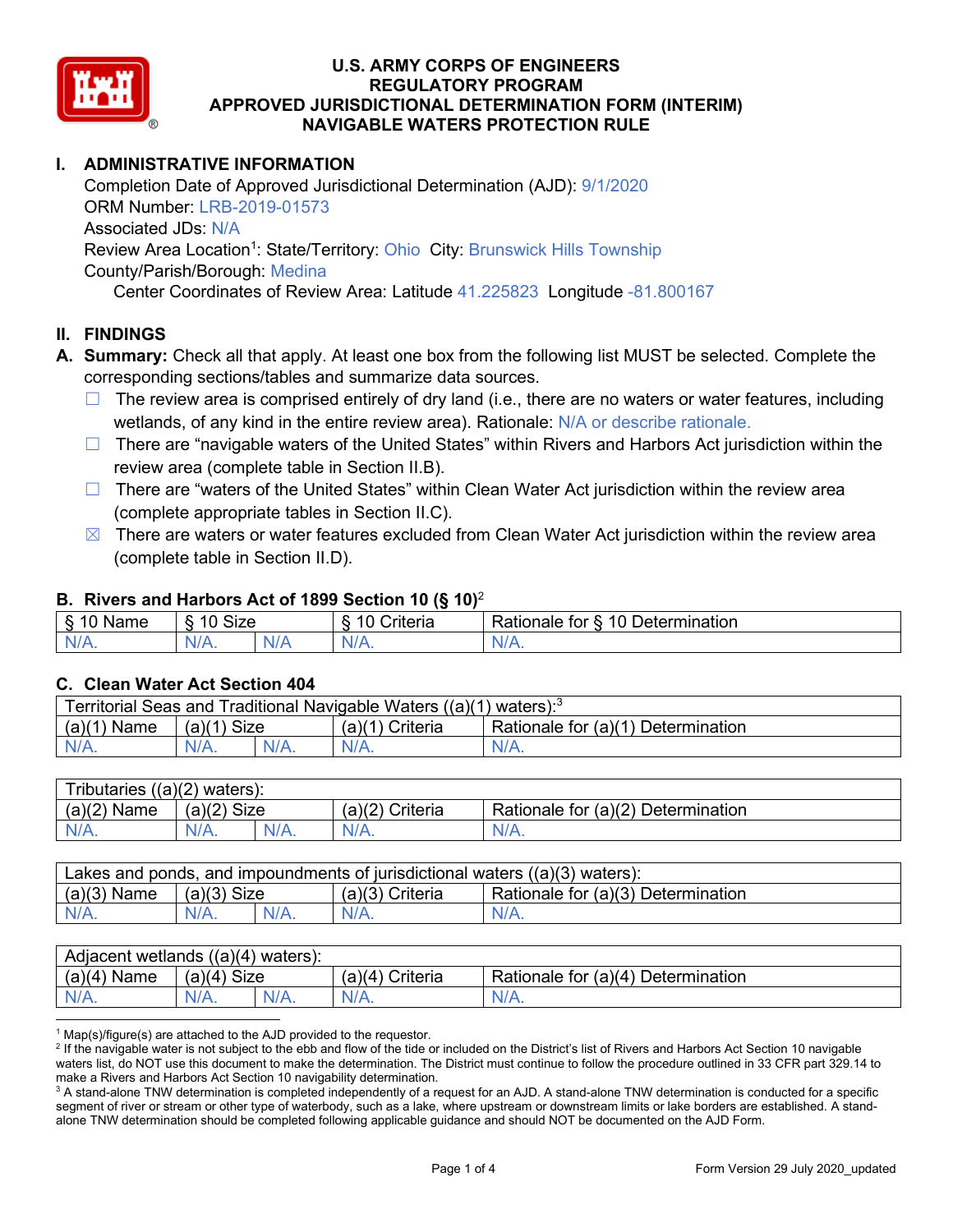

# **D. Excluded Waters or Features**

| Excluded waters $((b)(1) - (b)(12))$ : <sup>4</sup> |                       |                  |                                                                                                     |                                                                                                                                                                                                                                                                                                                                                                                                                                                                                                                                                                                                                                                                                                                                                                                                                                                                                                                                                                                                                                                                                                                                                                                                                                                                                                                                                                                                                                                                                                                                                                                                                               |  |  |  |
|-----------------------------------------------------|-----------------------|------------------|-----------------------------------------------------------------------------------------------------|-------------------------------------------------------------------------------------------------------------------------------------------------------------------------------------------------------------------------------------------------------------------------------------------------------------------------------------------------------------------------------------------------------------------------------------------------------------------------------------------------------------------------------------------------------------------------------------------------------------------------------------------------------------------------------------------------------------------------------------------------------------------------------------------------------------------------------------------------------------------------------------------------------------------------------------------------------------------------------------------------------------------------------------------------------------------------------------------------------------------------------------------------------------------------------------------------------------------------------------------------------------------------------------------------------------------------------------------------------------------------------------------------------------------------------------------------------------------------------------------------------------------------------------------------------------------------------------------------------------------------------|--|--|--|
| <b>Exclusion Name</b>                               | <b>Exclusion Size</b> |                  | Exclusion <sup>5</sup>                                                                              | Rationale for Exclusion Determination                                                                                                                                                                                                                                                                                                                                                                                                                                                                                                                                                                                                                                                                                                                                                                                                                                                                                                                                                                                                                                                                                                                                                                                                                                                                                                                                                                                                                                                                                                                                                                                         |  |  |  |
| <b>Wetland A</b>                                    | 0.54                  | $\text{acre}(s)$ | $(b)(1)$ Non-<br>adjacent wetland.                                                                  | Wetland A is not adjacent to an $a(1)-(3)$ water, is<br>not inundated by flooding from a $(a)(1)-(3)$ water,<br>and is not separated from an $(a)(1)-(3)$ water<br>only by a natural or artificial feature. The USGS<br>map indicates an intermittent stream channel in<br>this area upstream (east) and downstream of<br>South Carpenter Road but, except for ephemeral<br>Stream 1 (see below), a channel was not<br>observed on the Corp's June 17, 2020, site visit,<br>or the applicant's November 6, 2019, site visit.<br>The APT output for both dates show normal<br>conditions. Google Earth aerial photographs<br>dated April 6, 2012, and September 20, 2015,<br>clearly indicate a channel in the area, while July<br>6, 2018, and September 17, 2019, aerial photos<br>do not. The APT outputs for April 6, 2012, and<br>September 20, 2015, indicate normal conditions.<br>The APT output for July 6, 2018, shows wetter<br>than normal conditions, and the APT for the<br>September 17, 2019, indicates normal<br>conditions. Downstream (west) of South<br>Carpenter Road, HistoricAerials.com (accessed<br>on July 30, 2020) aerial photos indicate the<br>stream is present on the 1951, 1952, 1962, and<br>1970, aerial photos. On the 1982 and later<br>photos, with residential development of the area,<br>the channel is no longer present on the aerials.<br>The Soil Survey of Medina County (November<br>1977) does not indicate a stream either up or<br>downstream of South Carpenter Road. In<br>conclusion, Wetland A may have had a previous<br>connection to an a(2) water at one time, but a |  |  |  |
|                                                     |                       |                  |                                                                                                     | connection is no longer present.                                                                                                                                                                                                                                                                                                                                                                                                                                                                                                                                                                                                                                                                                                                                                                                                                                                                                                                                                                                                                                                                                                                                                                                                                                                                                                                                                                                                                                                                                                                                                                                              |  |  |  |
| Stream 1                                            | 64.5                  | linear<br>feet   | $(b)(3)$ Ephemeral<br>feature, including<br>an ephemeral<br>stream, swale,<br>gully, rill, or pool. | There was no water in the channel on the Corp's<br>June 17, 2020, site visit, or the applicant's<br>November 6, 2019, site visit. The APT output for<br>both dates show normal conditions. See<br>discussion above.                                                                                                                                                                                                                                                                                                                                                                                                                                                                                                                                                                                                                                                                                                                                                                                                                                                                                                                                                                                                                                                                                                                                                                                                                                                                                                                                                                                                           |  |  |  |
| <b>Farm Pond</b>                                    | 0.52                  | $\text{acre}(s)$ | $(b)(8)$ Artificial<br>lake/pond<br>constructed or<br>excavated in                                  | The pond was man-made between 1970 and<br>1982 based on HistoricAerials.com aerial<br>photos. The pond is located on a farm where hay<br>is produced. Aerial photos from 1951, 1952,                                                                                                                                                                                                                                                                                                                                                                                                                                                                                                                                                                                                                                                                                                                                                                                                                                                                                                                                                                                                                                                                                                                                                                                                                                                                                                                                                                                                                                          |  |  |  |

<sup>4</sup> Some excluded waters, such as (b)(2) and (b)(4), may not be specifically identified on the AJD form unless a requestor specifically asks a Corps district to do so. Corps districts may, in case-by-case instances, choose to identify some or all of these waters within the review area.  $5$  Because of the broad nature of the (b)(1) exclusion and in an effort to collect data on specific types of waters that would be covered by the (b)(1)

exclusion, four sub-categories of (b)(1) exclusions were administratively created for the purposes of the AJD Form. These four sub-categories are not new exclusions, but are simply administrative distinctions and remain (b)(1) exclusions as defined by the NWPR.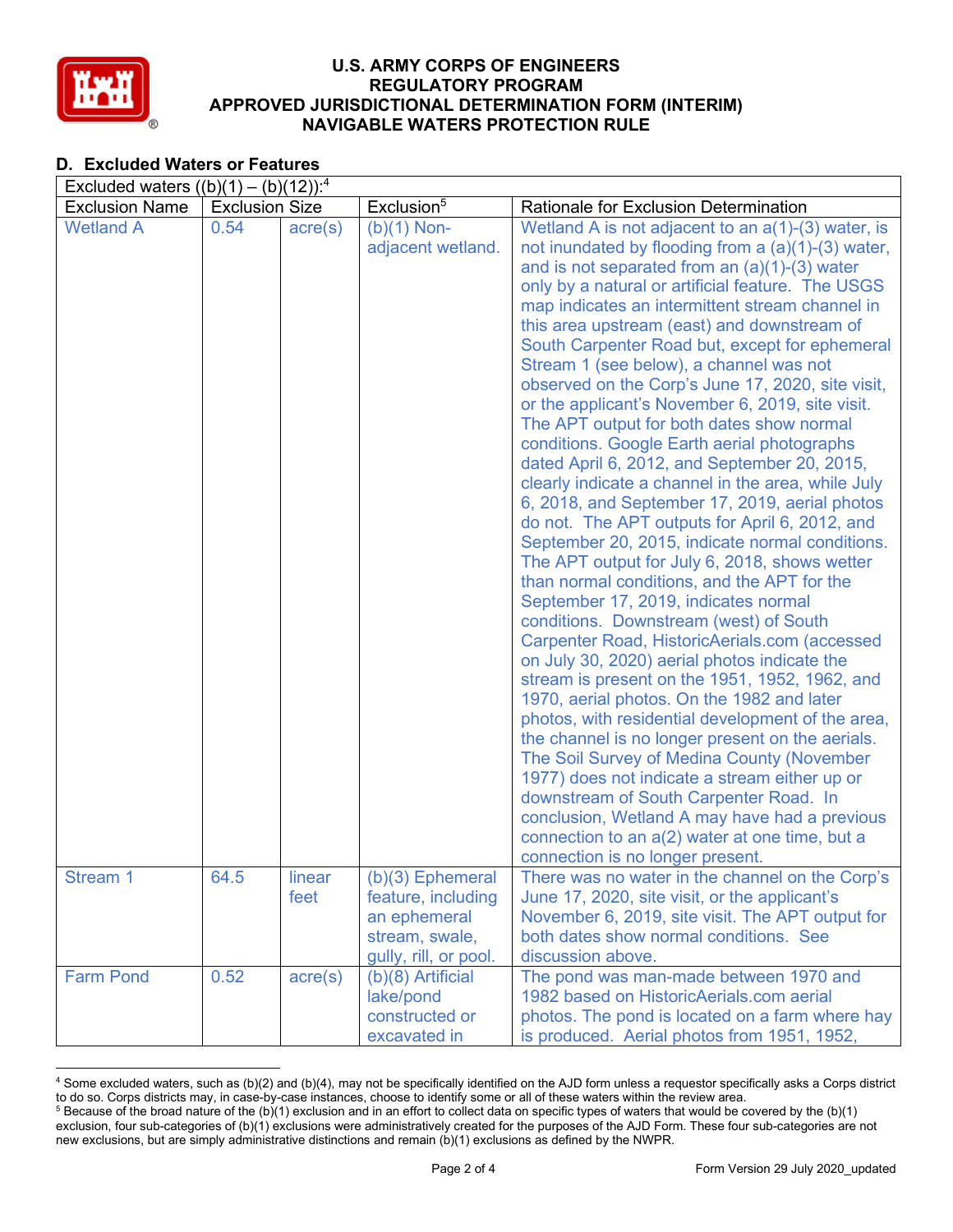

| Excluded waters $((b)(1) - (b)(12))$ : <sup>4</sup> |                       |                                                                                                                                                                             |                                                                                                                                                                                                                                                                                                                                                                                                                                                                                                                                                                                                                                                                                                                                          |  |  |  |  |
|-----------------------------------------------------|-----------------------|-----------------------------------------------------------------------------------------------------------------------------------------------------------------------------|------------------------------------------------------------------------------------------------------------------------------------------------------------------------------------------------------------------------------------------------------------------------------------------------------------------------------------------------------------------------------------------------------------------------------------------------------------------------------------------------------------------------------------------------------------------------------------------------------------------------------------------------------------------------------------------------------------------------------------------|--|--|--|--|
| <b>Exclusion Name</b>                               | <b>Exclusion Size</b> | Exclusion <sup>5</sup>                                                                                                                                                      | <b>Rationale for Exclusion Determination</b>                                                                                                                                                                                                                                                                                                                                                                                                                                                                                                                                                                                                                                                                                             |  |  |  |  |
|                                                     |                       | upland or a non-<br>jurisdictional<br>water, so long as<br>the artificial lake<br>or pond is not an<br>impoundment of<br>a jurisdictional<br>water that meets<br>$(c)(6)$ . | 1962, and 1970 were reviewed and there are no<br>obvious wetland or stream signatures in the area<br>although contours indicate a valley/swale area.<br>Ellsworth silt loam, 6 to 12 percent slopes and<br>Ellsworth silt loam, 2 to 6 percent slopes are the<br>mapped soils in the pond area which are both<br>moderately well drained soils. The hydric rating<br>for Ellsworth silt loam, 6 to 12 percent slopes is<br>0% hydric and for the Ellsworth silt loam, 2 to 6<br>percent slopes the rating is 5% hydric. There<br>was a small culvert in the berm for the pond but<br>there was no channel or wetland formed at the<br>outlet. Based on the above discussion, this<br>artificial farm pond is a non-jurisdictional water. |  |  |  |  |

## **III. SUPPORTING INFORMATION**

- **A. Select/enter all resources** that were used to aid in this determination and attach data/maps to this document and/or references/citations in the administrative record, as appropriate.
	- $\boxtimes$  Information submitted by, or on behalf of, the applicant/consultant: Wetland Delineation-HZW
	- Environmental Consultants (December 2019)
		- This information is sufficient for purposes of this AJD. Rationale: N/A
	- $\Box$  Data sheets prepared by the Corps: Title(s) and/or date(s).
	- $\boxtimes$  Photographs: Aerial: Wetland Delineation HZW Environmental Consultants (December 2019),

HistoricAerials.com (1951, 1952, 1962, 1970), Soil Survey of Medina County (1977)

- $\boxtimes$  Corps site visit(s) conducted on: June 17, 2020
- $\Box$  Previous Jurisdictional Determinations (AJDs or PJDs): ORM Number(s) and date(s).
- ☒ Antecedent Precipitation Tool: *provide detailed discussion in Section III.B*.
- ☒ USDA NRCS Soil Survey: Web Soil Survey (accessed on 7/29/2020)
- ☒ USFWS NWI maps: ORM2
- $\boxtimes$  USGS topographic maps: Medina (1:24K)

## **Other data sources used to aid in this determination:**

| Data Source (select)              | Name and/or date and other relevant information                |
|-----------------------------------|----------------------------------------------------------------|
| <b>USGS Sources</b>               | $N/A$ .                                                        |
| <b>USDA Sources</b>               | $N/A$ .                                                        |
| <b>NOAA Sources</b>               | $N/A$ .                                                        |
| <b>USACE Sources</b>              | $N/A$ .                                                        |
| <b>State/Local/Tribal Sources</b> | $N/A$ .                                                        |
| Other information (specify)       | HistoricAerials.com (USGS topos: 1941, 1955, 1964, 1974, 2016) |

**B. Typical year assessment(s):** The APT pulls precipitation data from NOAA's Daily Global Historical Climatology Network. The APT evaluates normal precipitation conditions based on the three 30-day periods preceding the observation date. For each period, a weighted condition value is assigned by determining whether the 30-day precipitation total falls within, above, or below the 70th and 30th percentiles for totals from the same date range over the preceding 30 years. The APT then makes a determination of "normal," "wetter than normal," or "drier than normal" based on the condition value sum. The APT